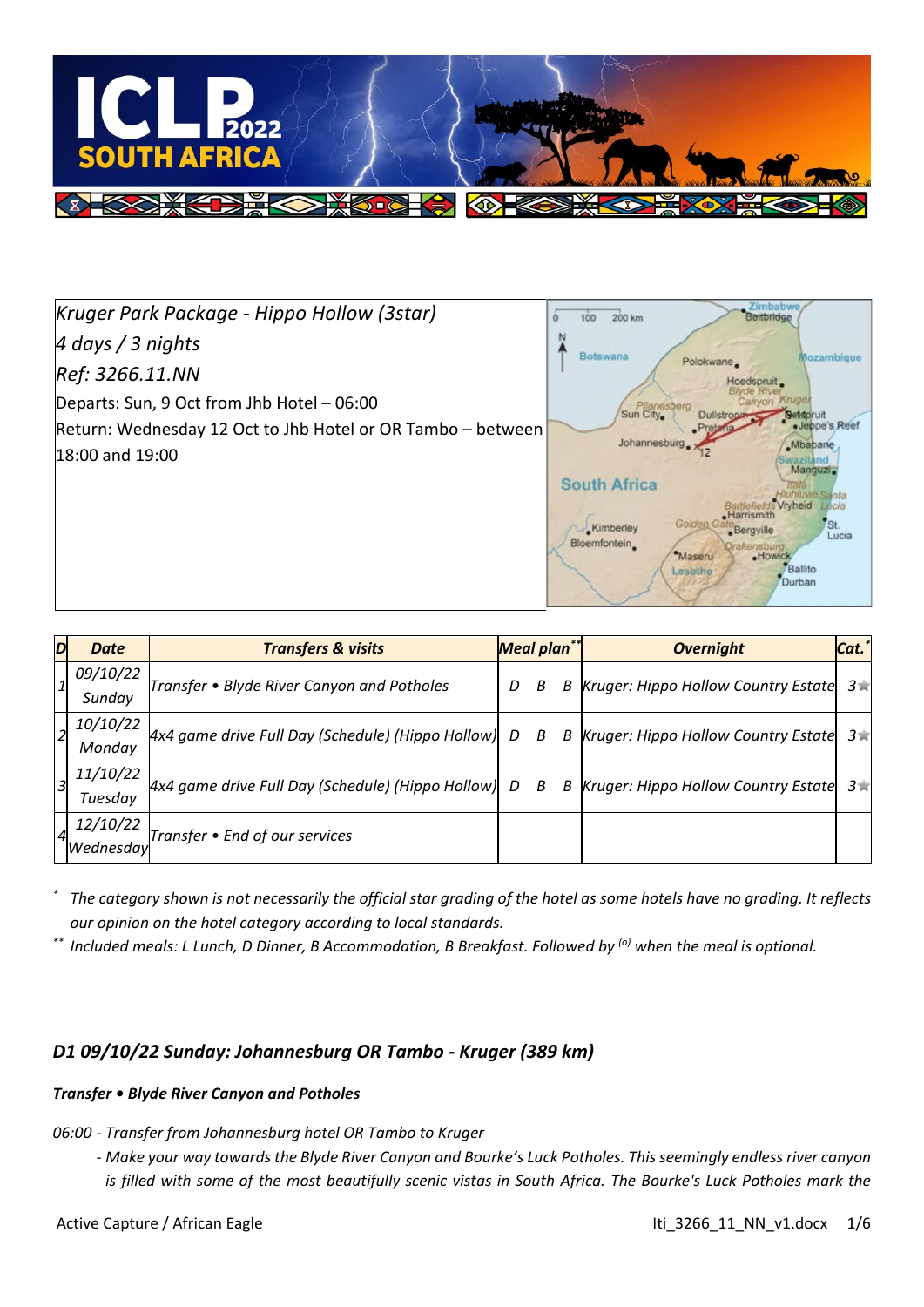

*beginning of the canyon and comprise intriguing geological formations at the confluence of the Blyde and Treur rivers. The canyon itself is 3rd largest in the world, covered in lush sub-tropical vegetation with an average depth of 750 metres and 25 kilometres in length. It consists mostly of red sandstone and has some of the deepest precipitous cliffs of any canyon on the planet.*

- *- Dinner: Hippo Hollow Country Estate*
- *- Overnight: Hippo Hollow Country Estate (Standard Room - Dinner, Bed and Breakfast)*



#### *D2 10/10/22 Monday: Kruger*

#### *4x4 game drive Full Day (Schedule) (Hippo Hollow)*

- *- Breakfast*
- *- Full day 4x4 game drive in the Kruger Park. Your scheduled departure will leave from Hippo Hollow hotel at dawn as you set out in an open 4x4 safari vehicle for a short drive to one of the park's gates and into the Kruger National Park. It is one of the largest game reserves in Africa, stretching across a vast 18 989 square kilometres in the provinces of Limpopo and Mpumalanga. With over 12 000 elephants, 27 000 African buffalo and 1 000 leopards, the Big Five is well represented. White rhino sightings are frequent, while spotting a black rhino may require some patience and a bit of luck. Lions are plentiful with over 2 000 stalking the plains. Overall, the Kruger supports 147 free roaming mammal species. Of the 517 species of birds here, 253 are resident and the reserve supports six diverse eco-systems. Your morning safari concludes at one of the rest camps inside the reserve giving you the opportunity to stretch and refresh. The 4x4 vehicle will allow you to get very close to the surrounding vegetation while your experienced ranger follows fresh animal spoor. Your safari concludes in the late afternoon before returning to the Hippo Hollow hotel.*
- *- Dinner: Hippo Hollow Country Estate*
- *- Overnight: Hippo Hollow Country Estate (Standard Room - Dinner, Bed and Breakfast)*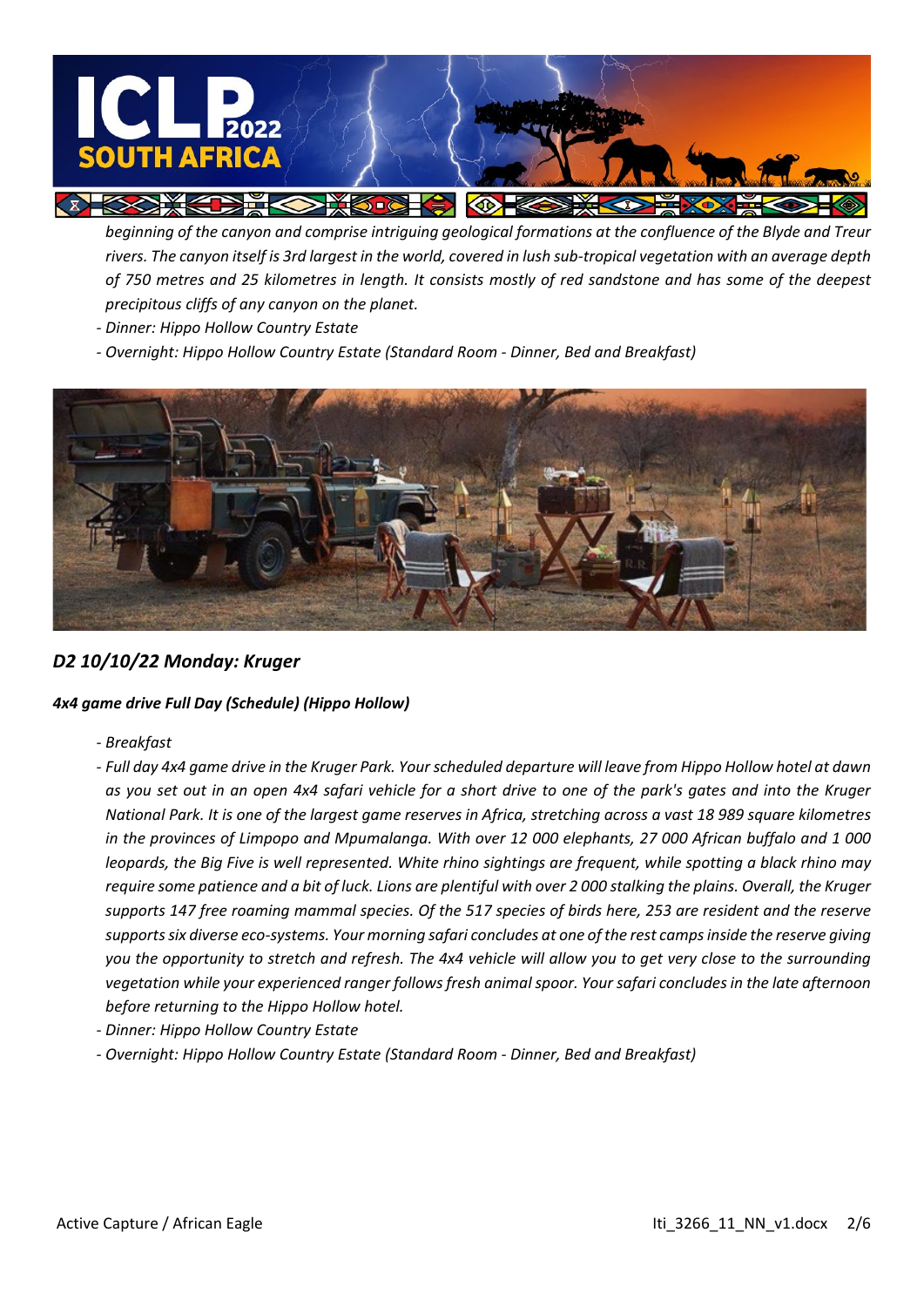

#### *D3 11/10/22 Tuesday: Kruger*

#### *4x4 game drive Full Day (Schedule) (Hippo Hollow)*

*- Breakfast*

*- Full day 4x4 game drive in the Kruger Park. Your scheduled departure will leave from Hippo Hollow hotel at dawn as you set out in an open 4x4 safari vehicle for a short drive to one of the park's gates and into the Kruger National Park. It is one of the largest game reserves in Africa, stretching across a vast 18 989 square kilometres in the provinces of Limpopo and Mpumalanga. With over 12 000 elephants, 27 000 African buffalo and 1 000 leopards, the Big Five is well represented. White rhino sightings are frequent, while spotting a black rhino may require some patience and a bit of luck. Lions are plentiful with over 2 000 stalking the plains. Overall, the Kruger supports 147 free roaming mammal species. Of the 517 species of birds here, 253 are resident and the reserve supports six diverse eco-systems. Your morning safari concludes at one of the rest camps inside the reserve giving you the opportunity to stretch and refresh. The 4x4 vehicle will allow you to get very close to the surrounding vegetation while your experienced ranger follows fresh animal spoor. Your safari concludes in the late afternoon before returning to the Hippo Hollow hotel.*

- *- Dinner: Hippo Hollow Country Estate*
- *- Overnight: Hippo Hollow Country Estate (Standard Room - Dinner, Bed and Breakfast)*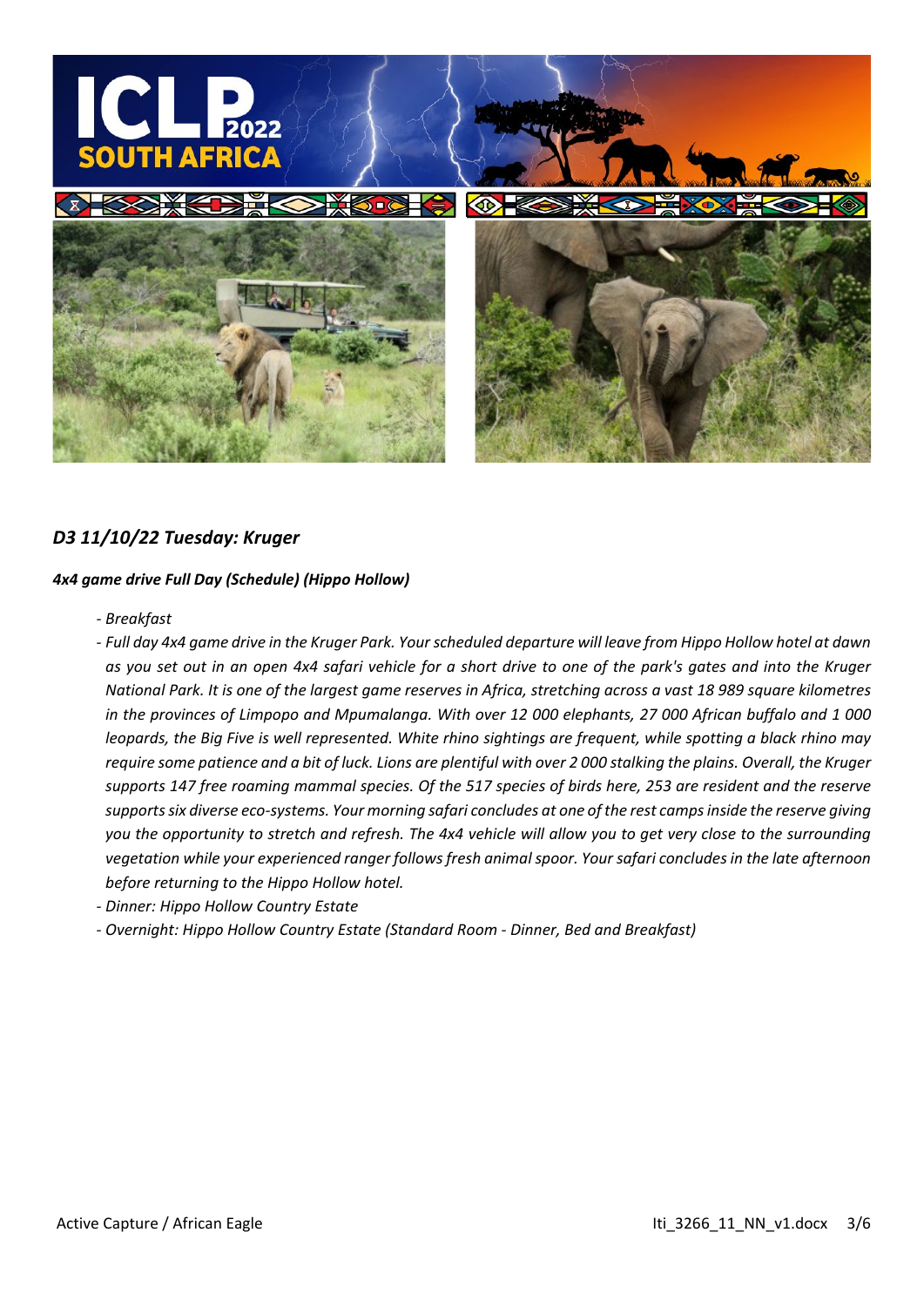

*D4 12/10/22 Wednesday: Kruger - Johannesburg OR Tambo (390 km)*

#### *Transfer*

*- Breakfast*

- *11:00 - Transfer from Kruger to Johannesburg OR Tambo*
	- *- End of our services*
- *18:30 – Expected arrival in Johannesburg*

*Note: Distances indicated in the itinerary are calculated from the GPS coordinates for each service included in the itinerary, they are given as an indication. The photographs displayed in the itinerary serve as a general illustration of the destination and providers only and do not constitute a contractually binding description of specific services.*

# *Package Rates (IN 09/10/22)*

| <b>Services</b>           | <b>Basis</b> | <b>Type</b>              | <b>Unit Rate</b> |  |
|---------------------------|--------------|--------------------------|------------------|--|
| Services as per itinerary |              | <b>2</b> Per Person      | ZAR 18,050.00    |  |
|                           |              | <b>Single Supplement</b> | ZAR 2,120.00     |  |

# *Our Rates Include*

- *- 3 nights accommodation as per program*
- *- 3 breakfasts and 3 dinners*
- *- Luggage porterage (except for self-catering accommodation and camp site)*

*- Local taxes as VAT or bed levy are included at the rate applicable at the time the costing is done and can change without notice.*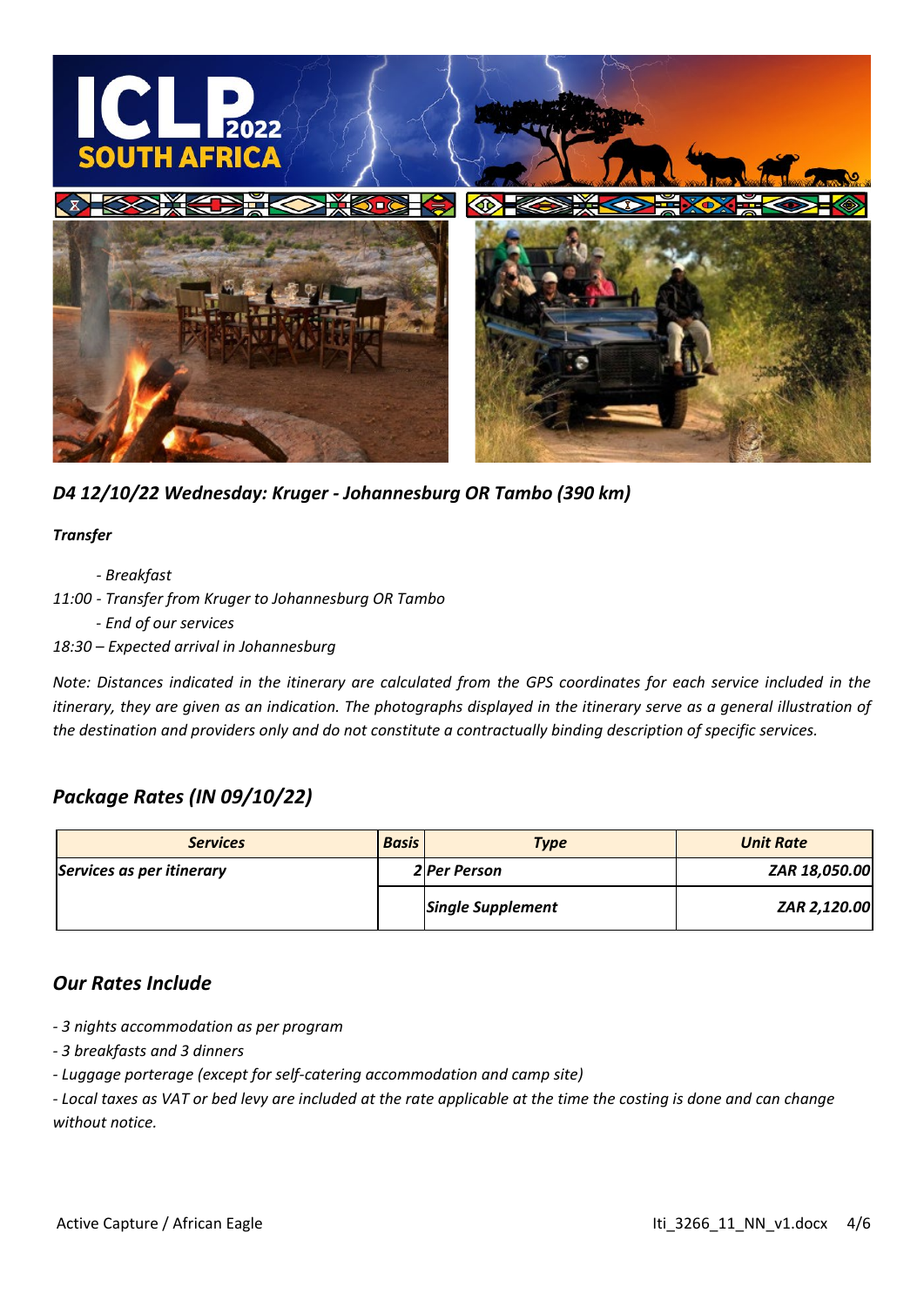

# *Our Rates Exclude*

*- International flights*

*- Tips and personal expenses*

*- Unless otherwise indicated, our rates do not include the entrance fees for parks or game reserves. They are to be settled by the clients directly at the entrance. Unless otherwise indicated, our rates do not include the meals.*

#### *Payment Conditions*

*Tours can only be confirmed on receipt of full payment.*

# *Cancellation Policy*

Following your confirmation of the file, cancellation will result in the invoicing of cancellation fees according to the following *schedule. Please note that we have no choice but to be very strict in the application of this clause.*

*25% 30 Days before 1st Service 75% 14 Days before 1st Service 100% 7 Days before 1st Service* 

# *General Conditions*

*- Unless "Booking Confirmed" appears in the heading of the programme, the quotation is subject to the availability of hotels (and flights when applicable) upon your confirmation.*

*- Check In – Check Out: the standard check in time is from 14h00, and check out time is before 11h00.* 

*- Game reserves: for game reserves offering a fully inclusive package, check in is before lunch and check out is after breakfast. Fully inclusive packages include 3 meals per day and 2 activities. Our programmes indicate Lunch, Dinner and Breakfast. OUR RATES*

*- Taxes are included at the current applicable tax level for each country. In case of a change in the amount or percentage of tax applicable, this change will be immediately reflected in our rates in accordance with new tax regulations.*

*- For annual rates, and unless otherwise indicated, the rates are not valid for Christmas, New Year, Chinese New Year or any major event in each of the countries visited. Applicable supplements are available on request.*

*- Rates do not include cancellation, luggage, medical assistance and repatriation insurances.*